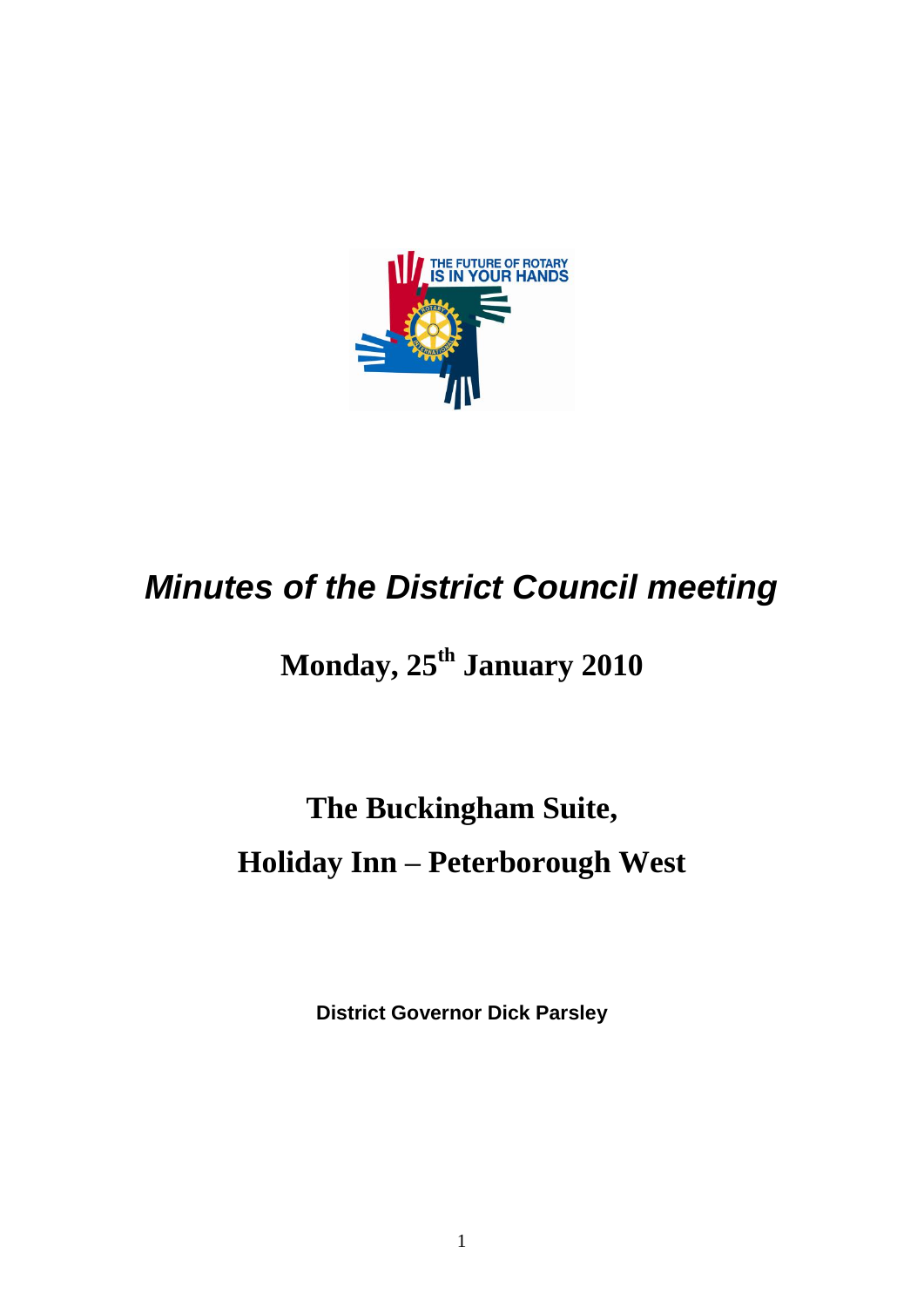## **District Council Meeting, Monday 25 th January 2010**

The District Governor, Rtn. Dick Parsley chaired the meeting, which was held at the Holiday Inn, Thorpe Wood, Peterborough on Monday,  $25^{th}$  January 2010 commencing at 7.30 p.m.

There were 173 Rotarians present from 77 Clubs. (Area A 10; B 12; C 11; D 12; E 9; F 9 and G14, clubs represented).

#### **C. 09/10. 25 Welcome and Apologies:**

The District Governor welcomed all who were present, in particular the PDGs and all those Rotarians attending their first Council meeting who were invited to stand and be recognised.

Apologies were received from:

PDGs Rtns. Dan Connan & John Butcher AGs for Area C Rtn. Graham Scorthorne & Area G Rtn. Rob Gaskell & Conference Manager Rtn. Andy Roberts The Rotary Clubs of Daventry Danetre, Oundle & Sleaford Presidents Rtns. Les Dodds, Norry Bell & Anne Donaldson Secretary Rtn. Sue Roberts

#### **C. 09/10. 26 Act of Remembrance:**

All present stood as a formal act of remembrance of all Rotarians who had passed to higher service since the previous Council meeting.

#### **C.09/10. 27 Minutes of the Previous Meeting:**

PDG Roger May proposed the minutes of the Council meeting held on Thursday, the 29<sup>th</sup> October 2009, having previously been circulated, should be agreed as a true record. Seconded by PDG Ken McKellar and unanimously approved. The minutes were signed by the District Governor.

## **C. 09/10. 28 Matters Arising:**

#### **Page 4, Item 09/10.19**

The District Governor referred to concern raised at the previous meeting regarding the timeliness of the CVs distributed for the candidates for the nominations of RI Director. This had been referred to the Executive who agreed, in this specific case, the point raised was valid. It was resolved that in the future, if similar circumstances occur (insufficient time for consultation in Clubs or not possible to hold over to the next Council meeting) the vote will decided by postal ballot.

Rtn. Bob Seery from the Rotary Club of Thrapston & Raunds, thanked the District Governor There was also the inference that there had been other occasions when short notice has been given but even though requested, no further examples have been provided. The District Governor requested should any such examples be known he be informed so he could refer them to Executive for consideration. .

#### **C. 09/10. 29 District Governor's Report:**

The District Governor noted the full agenda and invited all present to participate but keep remarks brief. To avoid repetition he asked that questions be restricted to new points and comments **not** be personal. The District Governor then gave a verbal report.

#### **Review of District Standing Orders:**

He stated that District Executive had noted concerns being expressed about some aspects of the way District is run; especially those relating to finance. Addressing these issues requires a need to review the current District Standing Orders that were agreed by Council at this meeting in January 2008. Because of this, and with particular reference to budgets and budgeting, the District Executive has commissioned a sub-group to review the District Standing Orders. This review will be led by IPDG Iain Vernon. Any comments made during discussions at this meeting, that impact on the Standing Orders as they are framed and are currently being implemented, will be noted. The District Governor invited everyone to review the existing orders and, as clubs, submit suggested amendments to IPDG Iain Vernon within the next two months.

**Haiti Relief:** The District Governor thanked everyone for supporting the relief effort for Haiti. He acknowledged the use of existing funds and special fund raising efforts undertaken to support the various disaster box schemes. He asked that Clubs report activities and donations to Lesley Hammond, International Chairman, to track what help has been given. He asked members to keep in mind that later on these same people will need help and support to rebuild their communities when our own Trade Aid Boxes will come into their own. Similarly, the RIBI Disaster Fund was established to support community regeneration schemes in the longer term.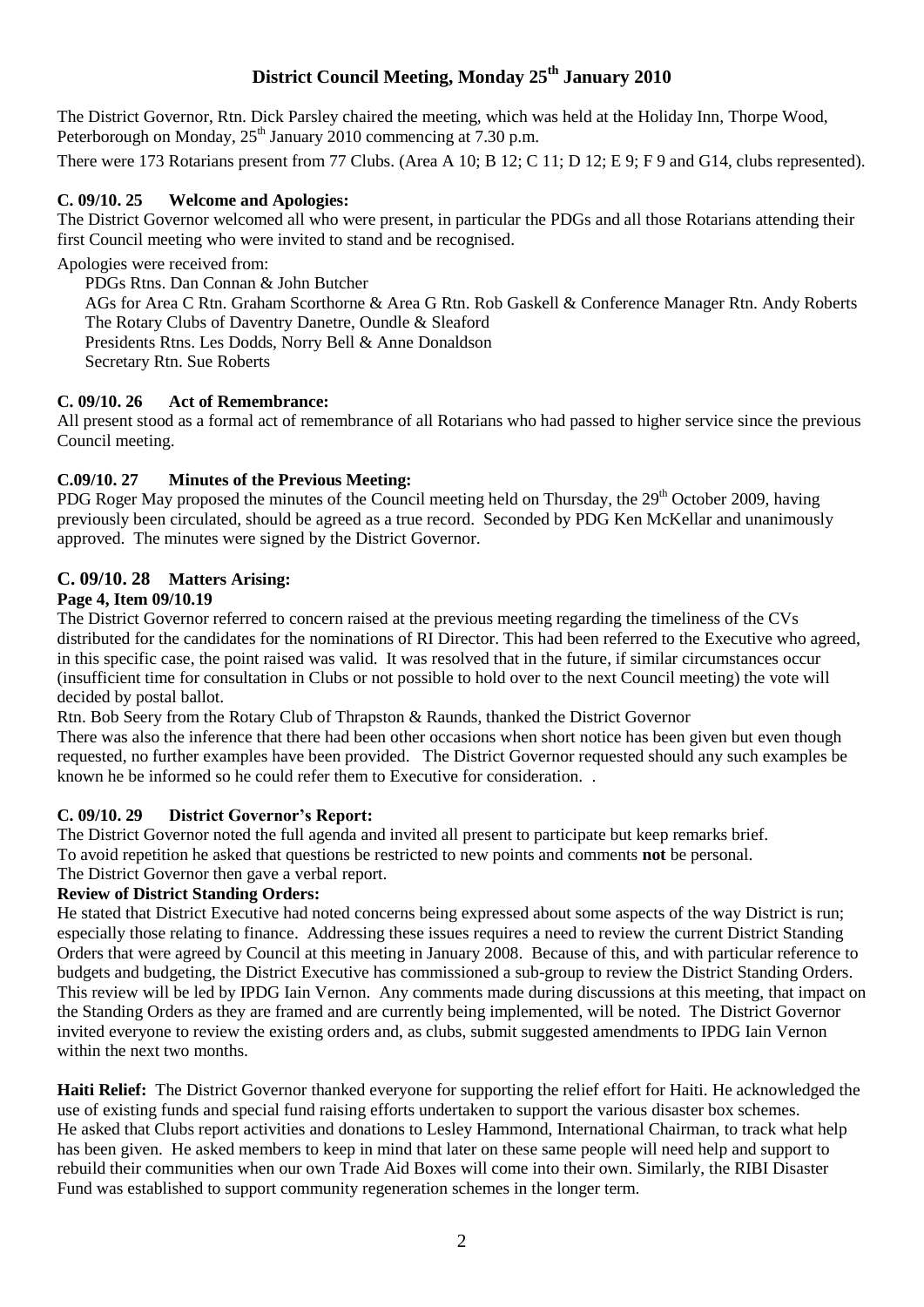**NID Trip to India:** The District Governor also thanked Rotarians, family members and friends, who made the trip to India in November to support the polio immunisation days. He asked everyone to spread the word about polio and raise funds for the campaign during our new focus - activities to be staged in our Thanks for Life week in February. He stressed that money collected at Sainsbury and Tesco **must be for polio** and not be diverted to other causes. There are now 12 experts prepared to speak on immunisation at Club meetings.

**Club SGMs:** The District Governor thanked the significant majority of clubs who have updated the RI Global Data Base with details of their club officers for next year.

**RIBI President's Visit:** The District Governor reminded members that RIBI President David Fowler and his wife Daphne will be in the District from  $18<sup>th</sup>$  to  $20<sup>th</sup>$  February (schedule below) visiting projects and clubs. He thanked host clubs.

**Thursday 18th** p.m. - Sailablility at Peterborough with, later that afternoon, a visit to a Club garden project with Loughborough Beacon and in the evening a meeting in Ashby hosted by all 3 Clubs.

**Friday 19th** a.m. - an informal meeting with the District Team followed by a lunch meeting with as many Club Rotarians as can make it hosted by Northampton West. In the evening the joint charter of all 3 Clubs in Rushden

**Saturday 20th** a.m. – joining the Northampton clubs (especially Northampton Apollo) collecting for TfL before leaving for an appointment with another District.

## **C. 09/10. 30 District Secretary's Comments and Correspondence:**

The District Secretary had issued a report prior to the meeting but had a number of updates to address.

**PETS:** The District Secretary had put invitations to all incoming Presidents 2010-11 in the baskets and asked Club Secretaries to ensure they receive these asap as the reply date is **20th February**.

**Club returns following SGM meetings:** The District Secretary thanked the 75 Clubs who have entered incoming Officers on the RI Global database, 6 of these Clubs having yet to appoint a Secretary for next year. The remaining 12 Clubs have **until 31st January to input details**.

Any Secretary experiencing problems should contact the District Assistant Secretary, Janet Cooke, for assistance.

**Incoming Secretary & Treasurer training:** Details have been sent to all Clubs, **Reply date 1st March**.

The District Secretary had an addition to changes in Club details in the original report

#### **The Rotary Club of Danetre Daventry - venue:**

The Windmill at Badby has closed, having gone into receivership. The Club will meet at The Heart of England Hotel in Weedon whilst they look for a new venue. **Contact Secretary Jonathon Hanslip** is you wish to visit.

**Health & Safety and Protection:** The District Secretary reminded members that these areas were now a part of the Secretariat. Rtn. David Brown, District & RIBI Protection Officer, spoke to his previously issued written report.

He commented that we in Rotary were right to do nothing until the new guidelines were finally agreed at government level. He would be meeting with the Home Office again at the end of February. New forms can be used from July (completed in June) and seem improved with the use of highlights to indicate where information must be entered. The new system is improved from a Rotary perspective as irregular contact has been changed from once a month to once a week. The amount of paperwork should be less. David will keep members up to date with new information.

## **C. 09/10.31 District Treasurer's Report:**

The District Treasurer had distributed prior to the meeting the accounts until Christmas and circulated copies of the accounts to date around the room. He commented on the successful LINK weekend and congratulated PDG Roger May for this coming below budget. There were no questions on the current accounts.

He said the District Assistant Treasurer, Steven Bellamy, would be mainly answering questions concerning the budget for next year when he takes over as District Treasurer.

The District Governor asked for a suspension of Standing Orders to allow more time for discussion of budget proposals. This was agreed unanimously. He asked that the conference and general budgets be considered separately.

To cover many issues the District Treasurer provided answers to questions on the budget raised prior to the meeting.

## **Income and Expenditure Account**:

The District Treasurer highlighted the difficulty attempting to forecast how the rest of the year will progress, particularly with regard to the Youth Competitions, Kids Out, RYLA etc as they vary from year to year. However, with regard to the 'normal' items he expected them to come in under budget as we did not spend the full reserve for the Link weekend and Directories were £500 under budget.

## **District Budget 2010/11:**

The Treasurer advised that when he took over as Treasurer in July 2008, he noticed that there were several reserves on the Balance Sheet that were perhaps no longer necessary. One of these was a Youth Camp reserve created during his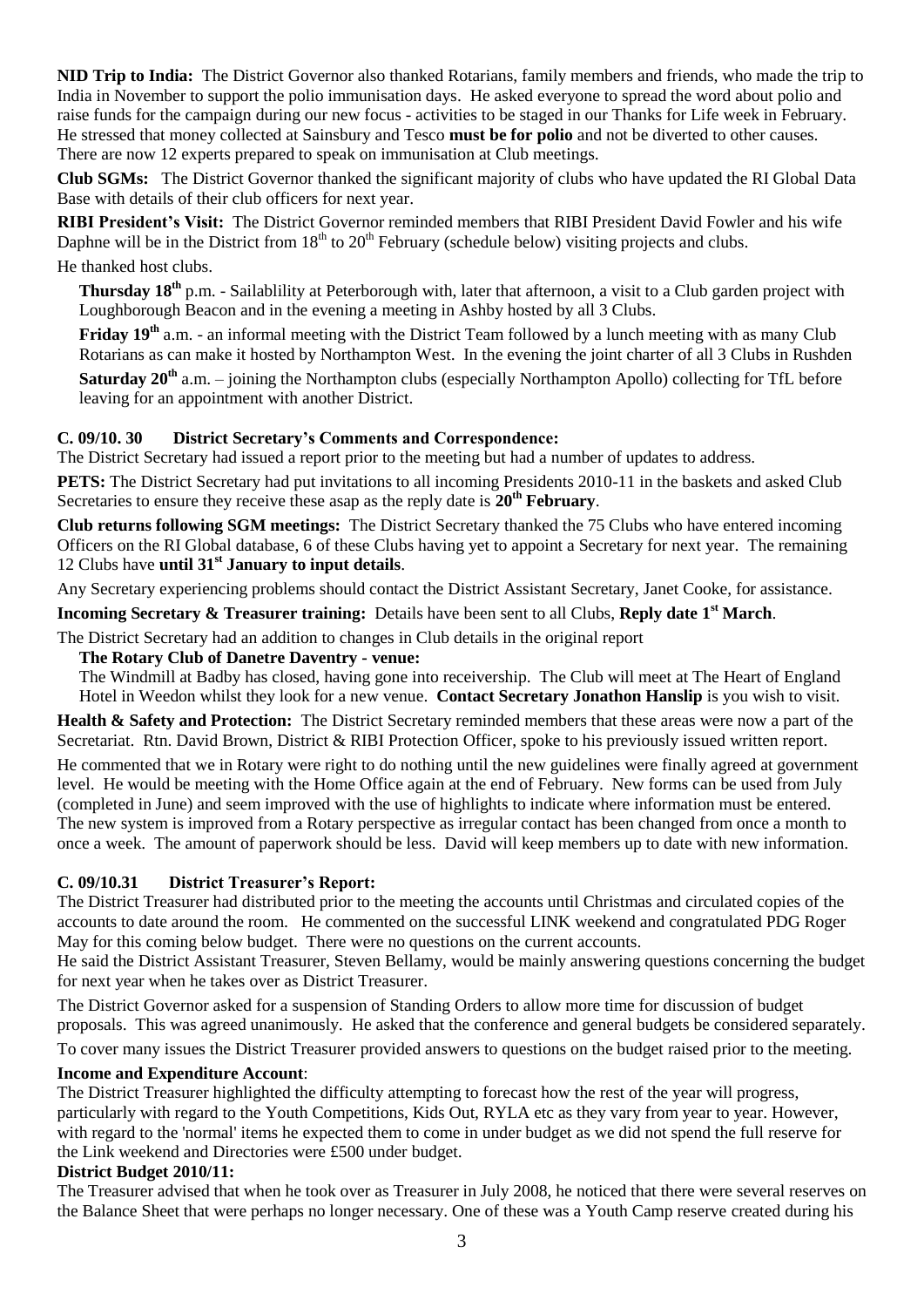previous tenure in office some 10 years ago and another was a VAT reserve created in case there was a liability when we de-registered for VAT. These two amounted to £9416 or £3.42 per member. It was agreed at the District Council meeting in January 2009 that this should be written off and Capitation reduced by this amount.

## Without this the current year capitation would have been £26.50

#### **Other Costs:**

A £2000 reserve had been created some years ago to help Clubs recruit new members. Some £1000 of that will be spent in 2009 so the £1000 item in the budget is to replace that spent this year.

Up until last year the Kids Out Charity had paid the full cost of  $\pounds$ 2.40 for each child attending. Unfortunately the rules on charities have changed and they cannot now support a single function, so we only received £1 per child in 2009 and are not sure we will receive anything this year. We are currently looking at other ways to fund this, including charging Clubs and receiving a matching grant. However this has all happened rather quickly so we felt it prudent to include something in the budget for 2010 so that we know the event can go ahead. (cost £3196 in 2009). Hopefully it will be self-funding in future years

District have agreed to appoint Training Officers in each of the AG's areas, hence the increase in the budget. The Conference Committee have separate accounts outside his remit hence questions should be addressed to the Conference Manager, Andy Roberts

#### **Club Accounts:**

A resolution was passed at the RIBI Conference that all Clubs must certify that the Club has prepared audited Club and Trust Accounts and Club Treasurers were e-mailed a copy of this, together with the form of certificate required. District Executive felt it would be helpful if Clubs also sent in copies of their Accounts, which many have done. It was not intended to show a lack of trust, but perhaps we could see what format Clubs use, advise of alternatives but also add up total donations and publicise that Rotary in 1070 have donated £xxxxx to charity.

We also know of at least one Club in this District where cheques have been returned on their Charity Account. **Cost of running District:**

The District Treasurer pointed out that if the costs of Conference are excluded, the budgeted cost of running District for 2010/11 has increased from £62,850 to £63,780 an increase of 1.48%. If we then considered that we have had to make a contribution to Kids Out of £2,500 due to lack of funding from the Kids Out Charity our budget has gone down by £1,570 or 2.5%

The District Treasurer felt that the Treasurers, Finance Committee and the Exec have been prudent in their budgeting and in controlling costs.

**The District Assistant Treasurer** gave outline details of the process used when for formulating the budget. All Team Members had been asked to submit details of costs for fulfilling their roles. He suggested that events such as Calvert, Kids Out and RYLA should be self funding, but £1,000 had been budgeted for Calvert to cover the costs for Rotaract support. Money was also budgeted for youth events run and supported by District. At the Finance Committee meeting two significant areas of expenditure had been highlighted as possibilities for reduction, namely District Directories and News & Events. Producing these electronically could save £2.00 and £2.50 per member respectively. At the Executive meeting held on  $9<sup>th</sup>$  January there was a divergence of opinion, but an alternative suggestion had been formulated. It was accepted that some Club and District members needed hard copies of the directory so it was suggested £1.20 per member could be saved if clubs were to receive 8 hard copies. Additional copies could be purchased at £2.00 per copy.

There was a concern loss of hard copy form of News & Events would remove a useful marketing tool.

**The District Governor** added that the budget had been built according to the current Standing Orders and had been critically scrutinised by the finance committee. He emphasised that the decision taken by District Council to use the £9,416 support from reserves for capitation meant that the true figure for this year is £26.50.

He asked whether, leaving aside the capitation for conference for the moment, members of District Council were happy with the budget or wished to debate issues raised.

He invited comments from the floor a summary of which is shown below.

PDG Neville Hackett (Market Harborough) –keep the District Directory in hard copy form as members find it useful. Pres. Lesley Allitt (Northampton) – Clubs should decide how many Directories they need.

Colin Scott (Holbeach) –pdf form of the Directory raises concerns regarding data protection and piracy of information for illicit purposes. Rotarians may refuse to have their details included. Attendance at District Council meetings in Peterborough seems higher, more important than a £200 saving. The **District Secretary** responded - attendance figures are under constant review, those at Peterborough showed no increase over Irthlingborough. Research on mileages from all clubs, as carried out by the District Treasurer, show Corby to be the epicentre of the District. Any venue chosen would disadvantage, some clubs to the advantage of others.

Graham Walker (Peterborough Werrington) – hard copy of N&E available to the public hence a valuable marketing tool promoting Rotary when given to visitors and guests. A pdf version is available on the website but has low resolution and is expensive to print. Hard copy only costs 84p per issue. News & Events has not overspent.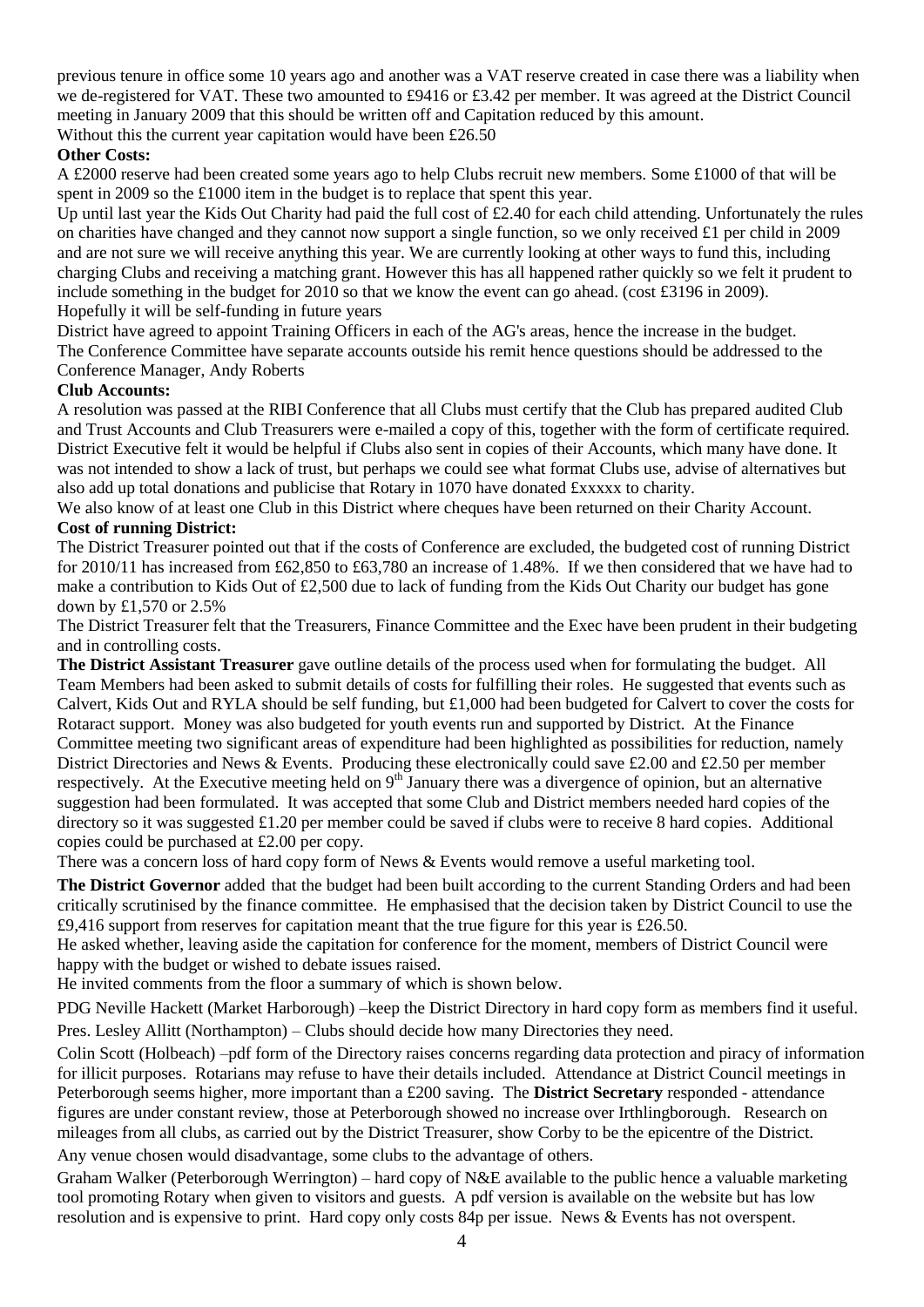Pres. Geoff Burniston (Huntingdon) –commitment to RYLA, Kids Out and Calvert should not be reduced but supported rather than expenditure on conference.

Pres. Patrick Boylan (Leicester – largest Club requiring most Directories) - should not print more than being used, 8 copies per club a reasonable compromise.

Bob Seery (Thrapston & Raunds) put forward a complex motion that was ruled invalid since many of the proposals were contrary to existing Standing Orders. The points raised will be referred to the subcommittee reviewing a revision to Standing Orders. He added that the recession should be reflected in Rotary management.

PDG Paul Buyers (Kempston) – meals are the greatest cost of being a member, look within Clubs rather than cut service District gives.

District Treasurer – grant of £12,000 from RIBI towards administration costs.

Lesley Hammond (Boston St Botolph) – Directories on CD means no books to shred and environmentally friendly.

Pres. Robin Green (Northampton West) – 8 Directories enough - most members only want Club information.

IPDG Iain Vernon (Peterborough Ortons) – £29 good value when it includes Directories, N&E and training.

Pres. Bill Kentigern-Fox (Sleaford Kesteven) – is all training necessary?

#### **The District Governor invited proposals on the budget from the floor**

**Graham Cooper** (Soar Valley) **proposed the District Directory be retained as one copy per member**, seconded by PDG Neville Hackett. 104 For and 51 Against – carried.

*Secretary Richard Haines (Melton Mowbray) suggested the issue be revisited in future when Clubs could be given option of saying if they do not want Directories.*

**Terry Gooding** (Oadby**) proposed News & Events be retained as hard copy**, seconded by PDG Paul Buyers and carried with a significant majority.

The District Governor suggested any proposals be made early before preparation of the budget for next year commences. Focus moved on to the conference budget.

#### **Conference Budget**

The District Governor explained the provisional Eastbourne figures were offered to show current position. These will be finalised in time for a full discussion at the next meeting – there is still some more income to show.

He asked members to keep in mind that as a District Council we did agree at the meeting this time last year to run a deficit budget of some £6K to reduce the increasing running fund that we were holding – to take it down from  $\text{\pounds}24\text{K}$ to £18K. The additional losses can be contained within the conference accounts.

The budget for 2010/11 had been built in accordance with District standing Orders in terms of what is included and what is apportioned to capitation and registration.

He reminded members that District Council agreed a transition to a different conference structure. This takes time, since the lead in to book venue is some 3 years with contracts let that far in advance, thus the need to manage this transition in the short-term and hence the additional capitation support figure for the coming year. Once it was realised attendance was down savings had been sought.

DGE Roger McDermott added every attempt was being made to cut back and limit liability for the future conference where possible.

PGD Ken Parkin (Huntingdon) asked - can the current committee negotiate? Untaken rooms at the HQ hotel had cost £3205, he stated that as in previous years any rooms not taken within 28 days of the conference should be handed back, with no cost to District. Is this happening again this year in Bournemouth? The cost of the BIC in Bournemouth is £12,800 with a £4,000 subvention, could it have been negotiated for less?

DGE Roger replied that some rooms had been returned with no penalty charge and every attempt was being made to limit liability, but he could not guarantee such costs would be incurred.

The District Secretary urged Clubs, PDGs and District Team members to reserve required rooms at HQ hotel asap with a firm commitment.

Unwanted rooms could then be returned early, with attempt at renegotiation on the current contracted numbers. Courtney Finn (Grantham) – why should conference be funded by District and those not attending pay the price? The District Governor explained the requirement to hold a conference and Standing Orders specifying the split between capitation (business – to be paid by all members) and registration (social aspect). Members could propose a change in the balance in the review of Standing Orders.

Robin Field (Sleaford Kesteven) – concern about the cost of the DG's tea party.

DG explained this gave airtime to RI & RIBI representatives cutting their time on stage during plenary sessions and added to the required conference time (an RI requirement)

Peter Sweatman (Lutterworth Wycliffe) – accepts budget is now set, concerned about the future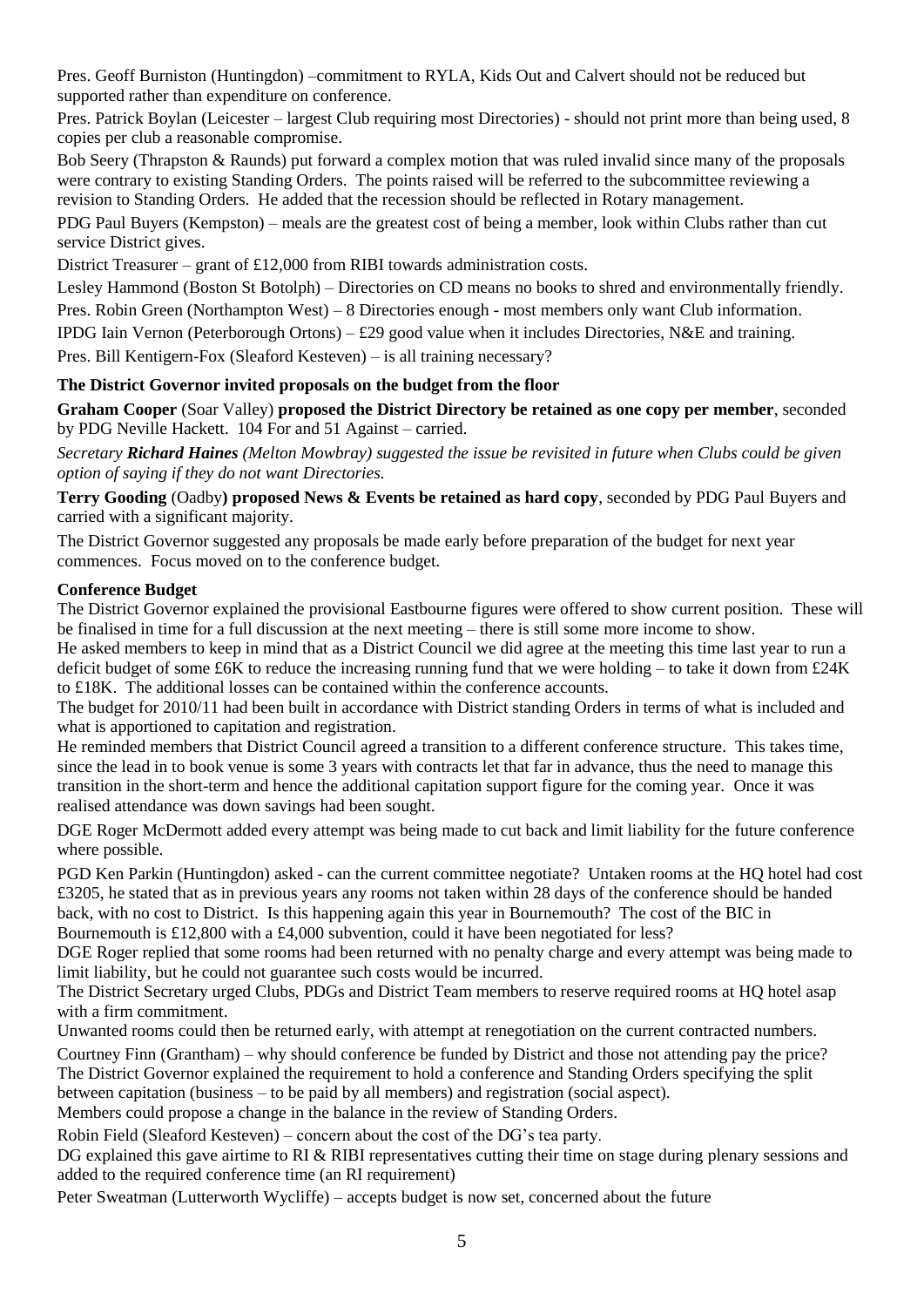DGN(E) Chris Chew replied – Telford was voted for at the last meeting, hotel costs much lower but costs for the International Centre high, despite hard negotiation.

Alan Francis (Kettering) – mixing business with pleasure, suggested business conference like Assembly with a social dinner separately.

#### **The District Governor summarised that IPDG Iain Vernon would be leading the review of Standing Orders, taking on board all comments. He hoped the draft would be ready for the April meeting with a vote taking place in July.**

**The District Treasurer proposed acceptance of the budget with a £29 capitation**, seconded by IPDG Iain Vernon and **carried with a large majority**. (71 voting delegates in favour, with a number of Abstentions).

The District Governor announced that Standing Orders on time were reinstated.

#### **C. 09/10. 32 Assistant Governors' Reports**:

Some AG reports had been circulated prior to the meeting. No reports received for Areas A or G.

Assistant Governors present had nothing to add to their reports

Pres. Janette Hopkins (Northampton Apollo) objected to the naming of `failing' Clubs (Area F report). The nature of age range and jobs in her Club resulted in a high turnover of membership, 5 had been lost but 2 recruited, 1 about to be inducted and 3 considering membership. Being named was damaging to morale.

The District Governor apologised to her and members of the Club.

#### **C. 09/10. 33 Project Team Chairmen's Reports:**

Project Team reports had been circulated prior to the meeting.

#### **a. International (incl. RFE):**

Rtn Lesley Hammond thanked everyone for their efforts to support Haiti. To date 3,000 Shelterboxes had arrived, in Haiti, future details would be on the District website. Lesley asked Clubs to inform her of their activities. Water boxes were arriving via the Dominican Republic.

#### **b. Community and Vocational:**

Rtn Simon Adlam read through his report highlighting items. He had placed envelopes in baskets giving details of Kids Out.

#### **c. Foundation (incl. Polio Challenge & Future Vision):**

Rtn John Dehnel had recently returned from training in San Diego and spoke to his earlier written report. He is now preparing to cascade the information on Future Vision from San Diego at PETS and District Assembly. John thanked Clubs for cheques received for Foundation and Polio. He reported that the redesigned pilot programme was intended to support Clubs, giving money and advice. He urged Clubs to advance plan for next year as the more detail given the more grant support was likely to be received.

John reported the changing focus on increased vocation and training within the GSE programme. Kenya was a likely contender for the future exchange, possibly sending a team of doctors and nurses to a medical camp.

He highlighted the Peace fellowship aspect of Foundation. A Peace Scholar, Mabel Medziwe who is studying at the University of Bradford, would be the speaker at the Foundation Lunch, on 7<sup>th</sup> March, giving Rotarians the chance to learn more.

PDG Neville Hackett highlighted the Permanent Fund and advised of the opportunity to make bequests to Foundation.

#### **d. Youth (incl. RYLA, Interact, Youth Exchange, Rotaract):**

Rtn Mary Whitehead had several points to add to her report. A flyer showing approaching deadlines for Youth Competitions had been placed in baskets and members were reminded both District bears were available for bookings to support Club TfL activities. She congratulated the Rotary Club of Shepshed on their newly formed Interact Club and added that Rtn. Tim Tucker had cards explaining Rotaract.

Mary introduced Rtn Colin Yarwood (Peterborough Ortons), the new Youth Exchange coordinator, who had several short term exchanges in the pipeline.

PDG Andrew Cowling had also placed RYLA details in baskets and reminded Rotarians that children and grandchildren of Rotarians are eligible for RYLA. He urged members to distribute information on RYLA in youth clubs, scouts, guides etc and to display details at TfL activities.

Mary asked that Rotarians keep her informed of any Club involvement in youth activities.

Rtn Lawrie Cooke (Huntingdon Cromwell) appealed for entries for the Young Musician to be sent asap. The closing date is only 10 days before the event so time is short.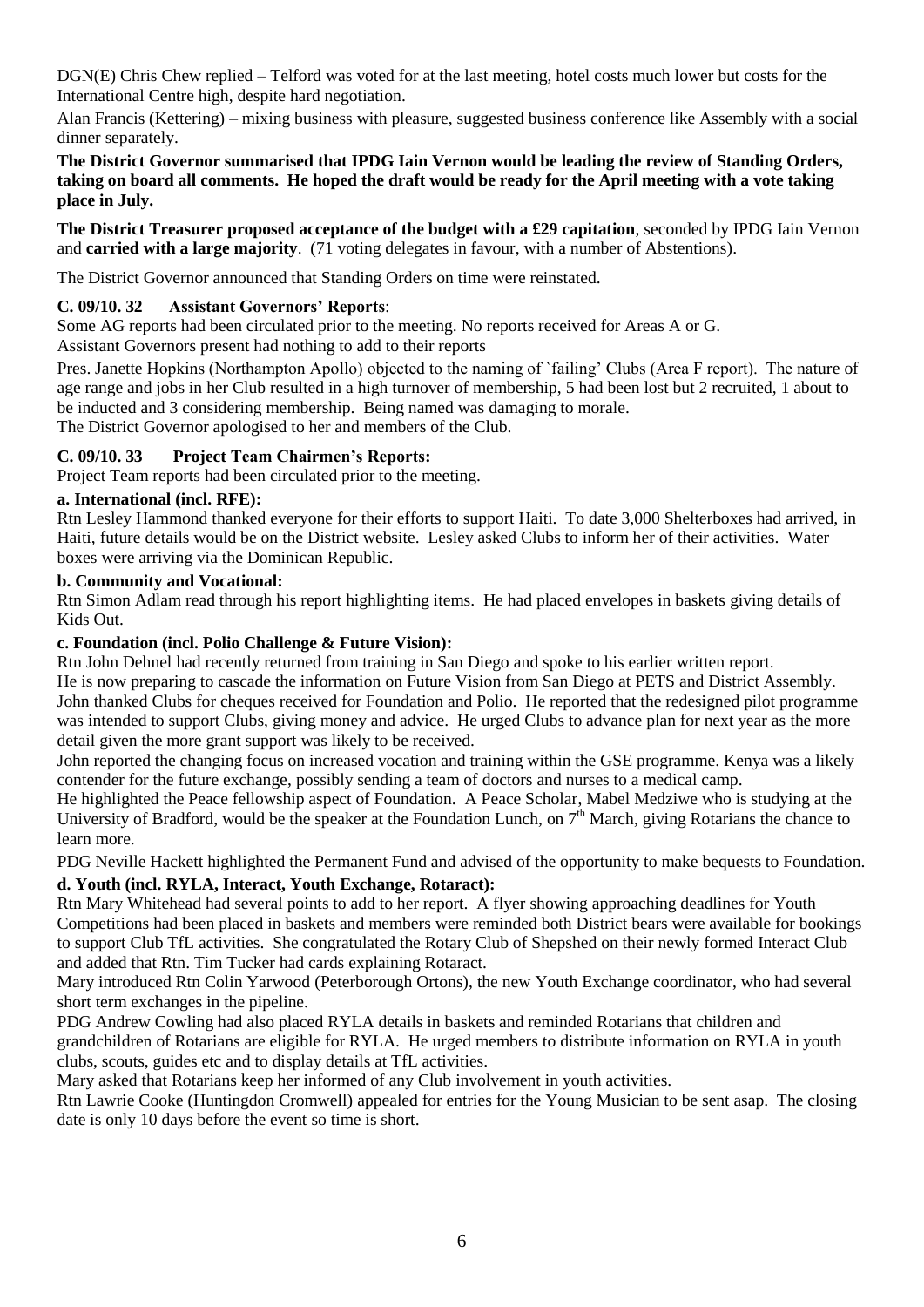## **C. 09/10. 34 Support Team Chairmen's Reports:**

Support Team reports had been circulated prior to the meeting.

#### **a. Conference:**

The Conference Manager, Andy Roberts, was working in Wales so not present.

DGN(E) Chris Chew had summarised results from the Future Conference Survey in News & Events with a full report on the District website. The survey had given every Rotarian (2750 in District) the chance to voice an opinion but only 322 had responded.

The District Governor reminded members that they had voted for a rolling programme of differing styles/lengths of Conference, results of which would be fed back.

#### **b. Communications (incl. District Editor, Web site, Marketing):**

Editor Graham Walker had half a box of News & Events available for distribution at TFL events – a chance to market Rotary.

### **c. Leadership, Development & Training:**

District Team Development Officer Rodney Spokes reported that 40 of the 56 Rotarians booked in for DOTS had battled to Corby through the snow to attend and thanked them for giving up a Saturday. He introduced Rtn Carolyn Mentzel (Bourne St Peter) who will head Leadership Development &Training in the next Rotary year. She gave a brief report on plans for next year with 4 extra Area Training Officers offering assistance with confidence, motivation and presentation skills to anyone interested in self development. Topics would include `Being in control without being controlling', `Managing conflict in Clubs' and `Encouraging attendance'. She identified a need for additional trainers and asked for volunteers.

The District Governor suggested Training could be developed as a new role in Clubs.

## **d. Membership (inc. Extension, Membership Development & Retention)**

Rtn David Morris updated his written report with latest news about the Marketing Campaign. No new members had yet been inducted, but several applications were being processed. He appealed to Rotarians to keep up the momentum. He had received a poor response from Clubs (3 returns) to his attempt to make retention of members more proactive rather than reactive and appealed to Clubs to ask members to complete the survey. With 77 members leaving (9 deaths) already this year retention was paramount. The good news was 85 new members inducted. He identified two vacancies for next year: District Golf organiser and District Quiz joint organiser.

The District Governor added that 54 contacts from the marketing campaign were being `massaged'. The campaign has now finished in this District, but moved on, with a wealth of experience gained, to three other geographical areas. Pres. Robin Green (Northampton West) reported receiving a cheque for £100 for Shelterbox as a direct result of the marketing campaign.

## **C09/10.35 Presentation of the District Quiz Trophy**

Rtn. Graham Cooper (Soar Valley) reported that 81 teams from 51 clubs (300 Rotarians) had entered the quiz this year. He appealed to more Clubs to join in next year. Over 400 questions had been set (different for each heat).

The runner up **Oundle** 

#### Winner this year **Bedford Castle**

The District Governor presented the trophy to President Elect Robin Stubbins (Bedford Castle).

#### **C. 09/10.36 Presentation by PDG Richard Hyde. "Council on Legislation"**

PDG Richard Hyde gave a very informative overview of the proposals. He explained the difference between a resolution (original) and an enactment (alteration to an existing resolution). Richard picked out some of the more interesting items but advised members to visit to the website and to be alert to those affecting us in District 1070. He offered to discuss any of the proposals should members approach him.

In total there are 219 pieces of legislation for debate (full details on the RI website).

#### **C. 09/10.37 Date and venue for the next District Council meeting:**

Buckingham Suite, Holiday Inn, Peterborough West, Peterborough Tuesday,  $20^{th}$  April 2010 Meeting to commence at 7.30pm.

#### **C. 09/10. 38 Date and venue for future District Council meetings 2010/11:**

- 1. 7<sup>th</sup> July 2010 (Wednesday) Holiday Inn West, Peterborough
- 2.  $28<sup>th</sup>$  October 2010 (Thursday) Rockingham Forest Hotel, Corby
- 3. 24<sup>th</sup> January 2011 (Monday) Rockingham Forest Hotel, Corby
- 4.  $19^{th}$  April 2011 (Tuesday) Rockingham Forest Hotel, Corby
- 5.  $6<sup>th</sup> July 2011 (Wednesday) Rockingham Forest Hotel, Corby$ These were confirmed